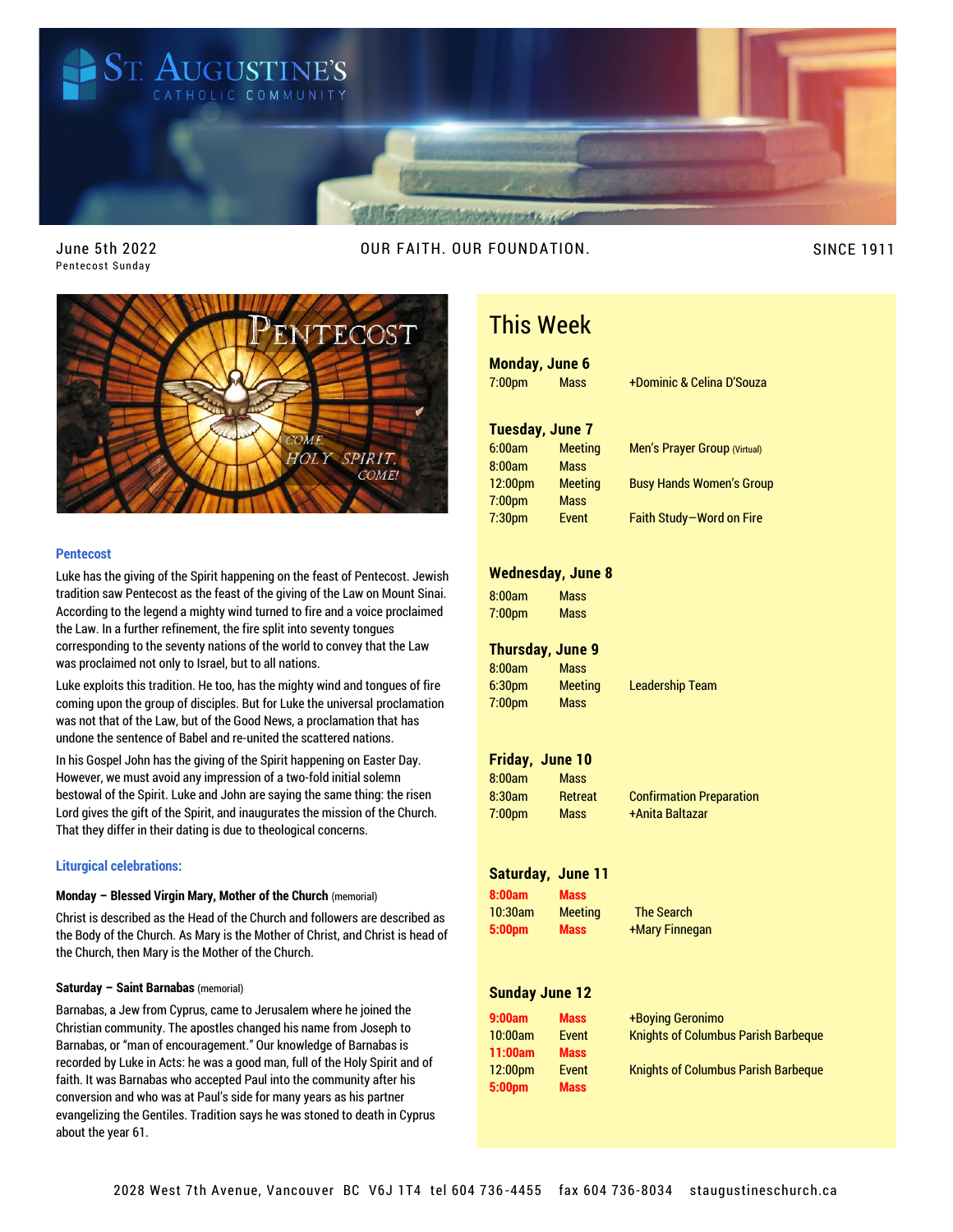# OBLATES OF MARY IMMACULATE OUR FAITH. OUR FOUNDATION. SINCE 1911

**OFFERTORY** We are grateful for these gifts Sunday: \$9,999.00 *Please visit www.staugustineschurch.ca if you wish to maintain your contributions Via Debit or Credit Card*



#### **Parish Barbeque**



The St. Augustine's Knights of Columbus are hosting a BBQ in the Parish Hall and garden to raise funds for Sancta Maria House.

> **June 12th from 10:00 am to 1:00 pm.**



Pork ribs, chicken, potatoes and green salad. Come and meet your fellow parishioners, friends and neighbours while enjoying a fabulous feast and supporting a good cause!

**SYNOD Report**



Fruit from the Synod:

One of the first Fruits from our Synod Conversation Circles is being launched today in this issue of the Bulletin. Kathryn Arab, a

young adult in our Parish, has stepped forward to invite other Young Adults to share fellowship and support for each other in sustaining and growing their faith. The lack of an active group of young adults in our Parish was raised as a concern in almost all of the Conversation Circles.

The Holy Spirit has been listening and gave Kathryn the confidence to propose the formation of a Young Adults group for St. Augustines.

> *Please pray for Kathryn and her colleagues as they work to bring this proposal to a reality.*

Ben Hume - Synod Coordinator email: [bhume03@gmail.com](mailto:bhume03@gmail.com)

#### **Calling all Young Adults age 19-35ish!**



Are you looking for a community that shares the same values and beliefs as you?

Are you wanting to grow closer with Jesus?

Do you like making new friends and attending fun events?

Coming this summer, St. Augustine is forming a young adults group that will give you a chance to come together with other young adults during faith based events and fun activities!

To register and be notified about all of our awesome upcoming events, please email [kathrynarab@shaw.ca](mailto:kathrynarab@shaw.ca)

# **Pope's Prayer Intention for June**

*For families* — We pray for Christian families around the world; may they embody and experience unconditional love and advance in holiness in their daily lives.

**Third Sunday of the Month**

**FOOD COLLECTION** 



"For I was hungry and you gave me food." Matthew 25:35

# **WELCOME TO ST. AUGUSTINE'S PARISH**

St. Augustine's Oblate Parish is a Catholic community centered in Christ and the Eucharist that has a shared mission to ̶ welcome and invite all to participate – celebrate in Word and Sacrament – foster evangelization and spiritual formation – advocate for social justice – care for our common home.

# **Senior's Luncheon**



*Our Parish School is hosting a Seniors' Luncheon for the seniors of our Parish*

Venue: *St. Augustine Parish Centre* Date: *June 22, 2022. - 12:00 noon to about 1:45 (No cost for those attending )*

*As there is a maximum seating of 30, please RSVP by Wednesday, June 15th to Geri* Fujisawa at 604 738 1155 or [gerifuji@telus.net.](mailto:gerifuji@telus.net)

> For seniors needing transportation, a request can be made for assistance when you RSVP.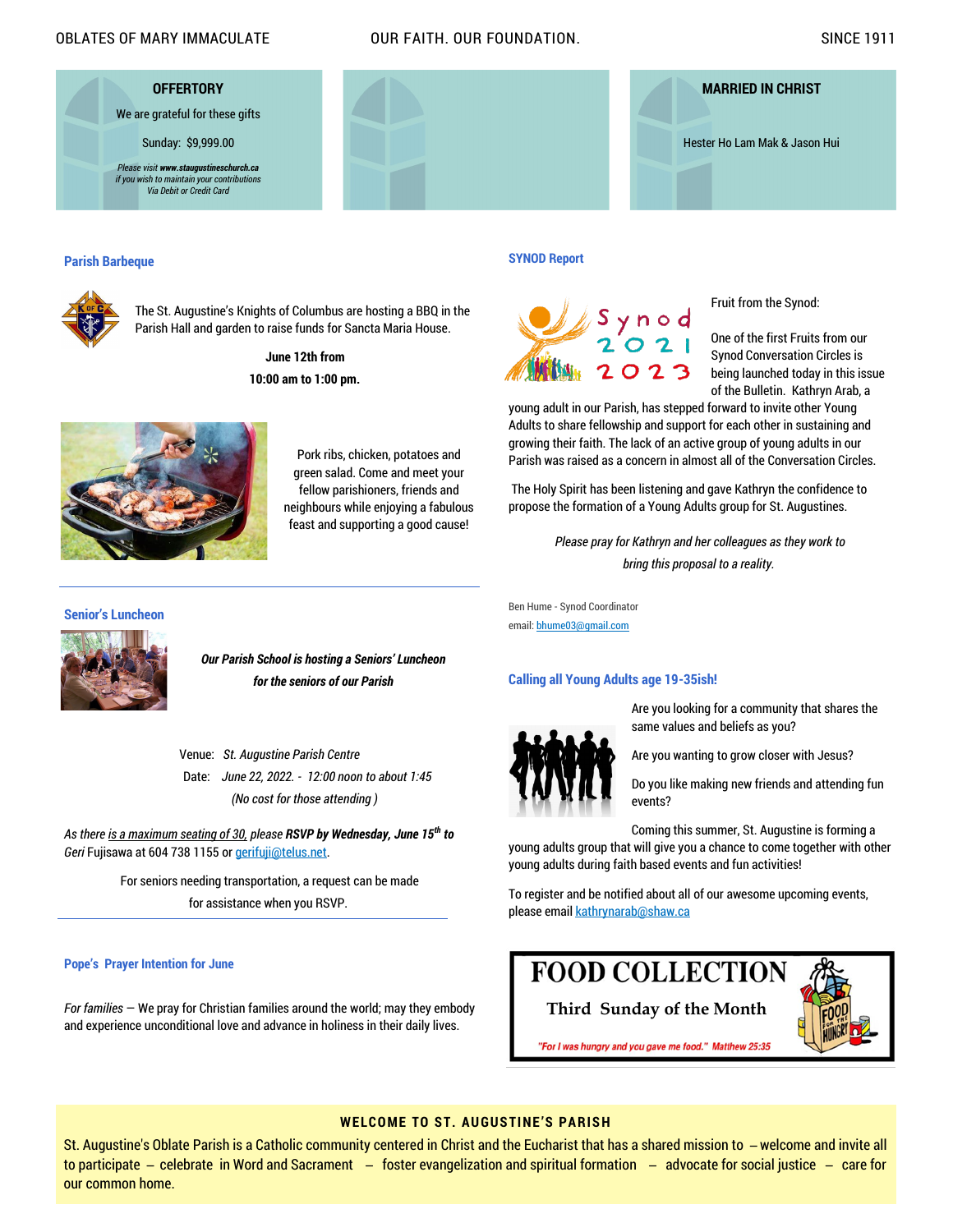# **School News**

*Congratulations and Save-the-Date:*

# **Saturday June 18th at 2:00pm**



It is with deep appreciation and congratulations we announce that after 40 years of teaching our dear teacher, Mrs. Yule, is retiring. Please join us at St. Augustine's Church on **Saturday June 18th** as the School and Parish celebrate a special Mass followed by a Reception in the Parish Hall.



We will also be honouring Mrs. McFaul, whose retirement last year was not celebrated in-person due to pandemic restrictions. Please share this news and invite any alumni families you may be in contact with.

We look forward to seeing as many of you as possible on **Saturday June 18th at 2:00pm**

# **Count the Doves Contest**

The Art & Environment team at St. Augustine's Parish invites all students from Kindergarten to Grade 7 at both St. Augustine's School and those children who do not attend the school to enter the **Count the Doves** contest!

You will have noticed that there are a number of origami doves suspended from netting in the Church. The doves are in various colours, from tones of yellow, orange and red. We chose those colours because they represent the colours of a flame and that's because during Pentecost, Doves represent the Holy Spirit and include flames, wind and the breath of God. Pentecost takes place 50 days after Easter and this year will be on Sunday, June 5.

We want you to drop in to the Church and try and figure out how many doves are suspended from the netting and then enter the contest with your guess. You may pick up and submit your entry form at the School office or the Parish office, one entry per person please. There will be a prize for the most accurate guess and we hope, with permission from your parents, to publish your name and photo in the Parish Bulletin. The deadline to enter the contest is by no later than **3 pm on Monday, June 13**, so be sure to submit your guess by the deadline.

Good luck!

# *Around the Archdiocese…*

# **Joy of the Family: A RCAV Family Gathering**

Join families from across the Archdiocese of Vancouver for a fun family event to celebrate the closing of the Year of the Family and the World Meeting of Families 2022. We will have activities for children of all ages, bouncy castles, soccer games, capture the flag as well as a BBQ lunch provided by the Knights of Columbus.

More information and registration to come. Sunday, June 26 at 12 p.m. Learn more and register at [beholdvancouver.org/events](https://www2.rcav.org/e/897551/events-world-meeting-of-family/3ft8kd/728241968?h=1d3JLyBNXdGte6YeFOAiyiDqa3f_m_PhHuDOE9MRk3I)



# Greetings!

I would like to introduce myself, Jeanne from Royale Orchid Tours. We have had the pleasure of planning pilgrimages to the Holy Land and all over Europe for the last ten years. We are delighted to bring to the youth of Canada the opportunity to be a part of one of the biggest youth festivals in the world, the World Youth Day in Lisbon – August 2023.

World Youth Day (WYD) is a worldwide encounter with the Pope celebrated about every three years in a different country. WYD is open to all young people who want to take part in a festive encounter centered on Jesus Christ together with their peers. This event is an opportunity to personally experience the universality of the Catholic Church, and to share with the whole world the hope of many young people who are committing their lives to Christ and His Church. World Youth Day is a unique way to deepen your faith and grow closer to Christ, through prayer and the sacraments, together with hundreds of thousands of other young people who share your interests and ambitions.

We are in conversation with the Archdiocese of Vancouver and our aim is to bring to our youth the opportunity of being a part of this celebration, our vision is to create a community of link minded youth driven by Christ to take on this journey together.



The pilgrimage will be divided into 2 parts the Week of the World youth day in Lisbon from the 1st – 6th Aug 2023 and the Days in the Dioceses Between July 26 and 31, 2023. The participants in the "Days in the Dioceses" will get to

know the local Church, with its specificities, its people and its region. A program with five pillars is being prepared for this week: welcome, discovery, mission, culture and sending.

We are still working on the planning aspects because the registration has not opened yet. The purpose of starting the planning process almost one year in advance is so that we the youth have ample time to get help and support to be a part of this celebration though fund raising etc.

If you think the youth in your school / parish or anyone in your circle might be interested in being a part of this pilgrimage, please do get in touch, we would love to touch base and discuss further.

## Regards,

*Jeanne D'Souza Email: Jeanne@royalorchidtours.com Tel: 778 999-4599*